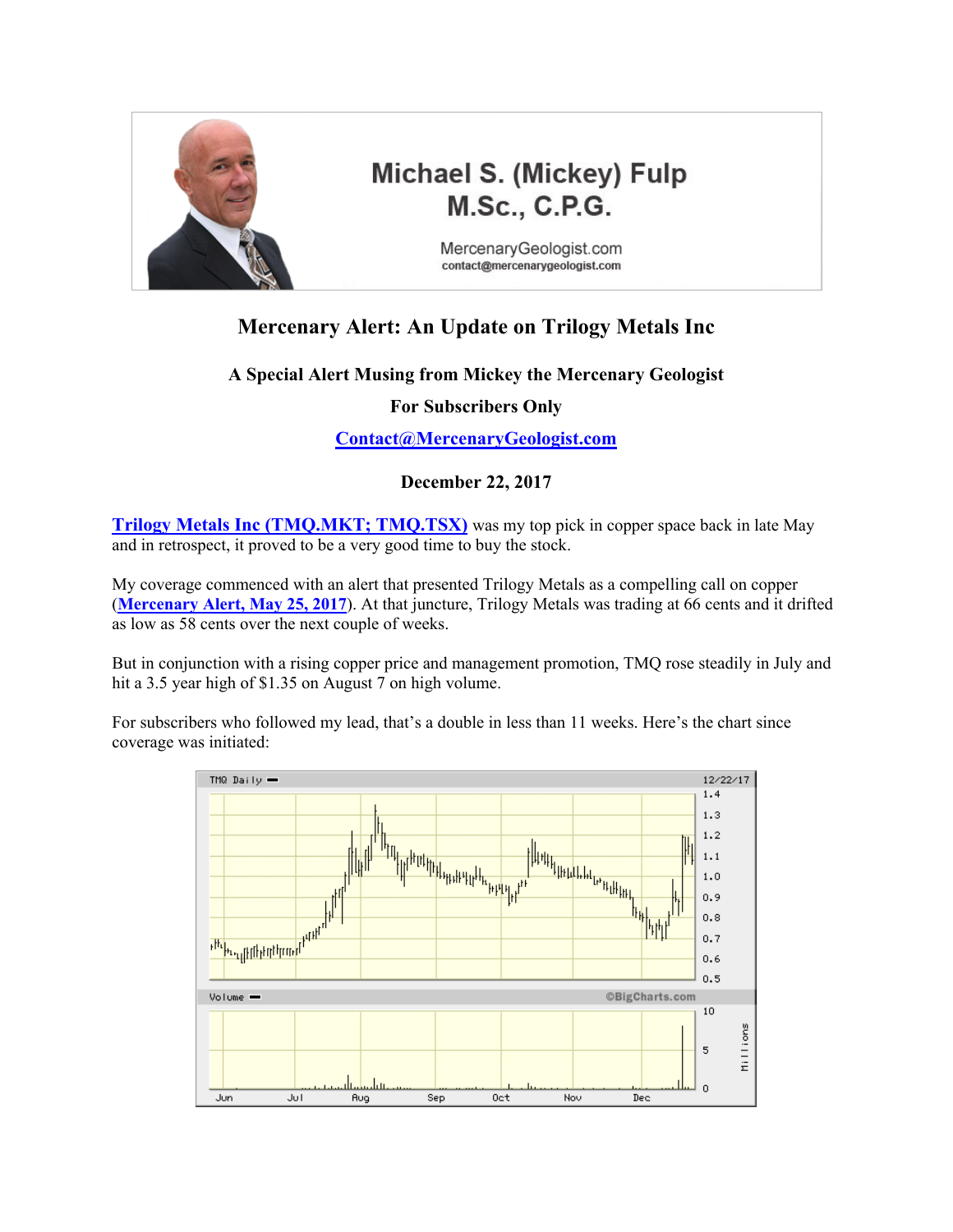And here's the price of copper over the same period:



As illustrated by these two charts, Trilogy Metals has indeed been a call on copper. It drifted lower from early September and then rose from early to mid-October coincident with copper climbing from the low \$2.90s to a plus three-year high of \$3.22.

TMQ fell to a five month low of 69 cents on December 11 when amid tax-loss selling, copper briefly fell below \$3.00. It has since rallied strongly since on significant news flow and with copper surging back above \$3.20.

A summary of important news flow since early summer follows:

 Drilling at Bornite commenced in early June and continued until early October. Nine holes were drilled for a total of 8400 meters but two did not reach target depth due to onset of winter conditions. These two holes were cemented for re-entry in 2018.

The program was designed to test the limits of mineralization with 300-400 meter step-outs. All seven holes hit significant copper mineralization and more than doubled the areal footprint of the deposit. The edges of the system were apparently determined to the northeast: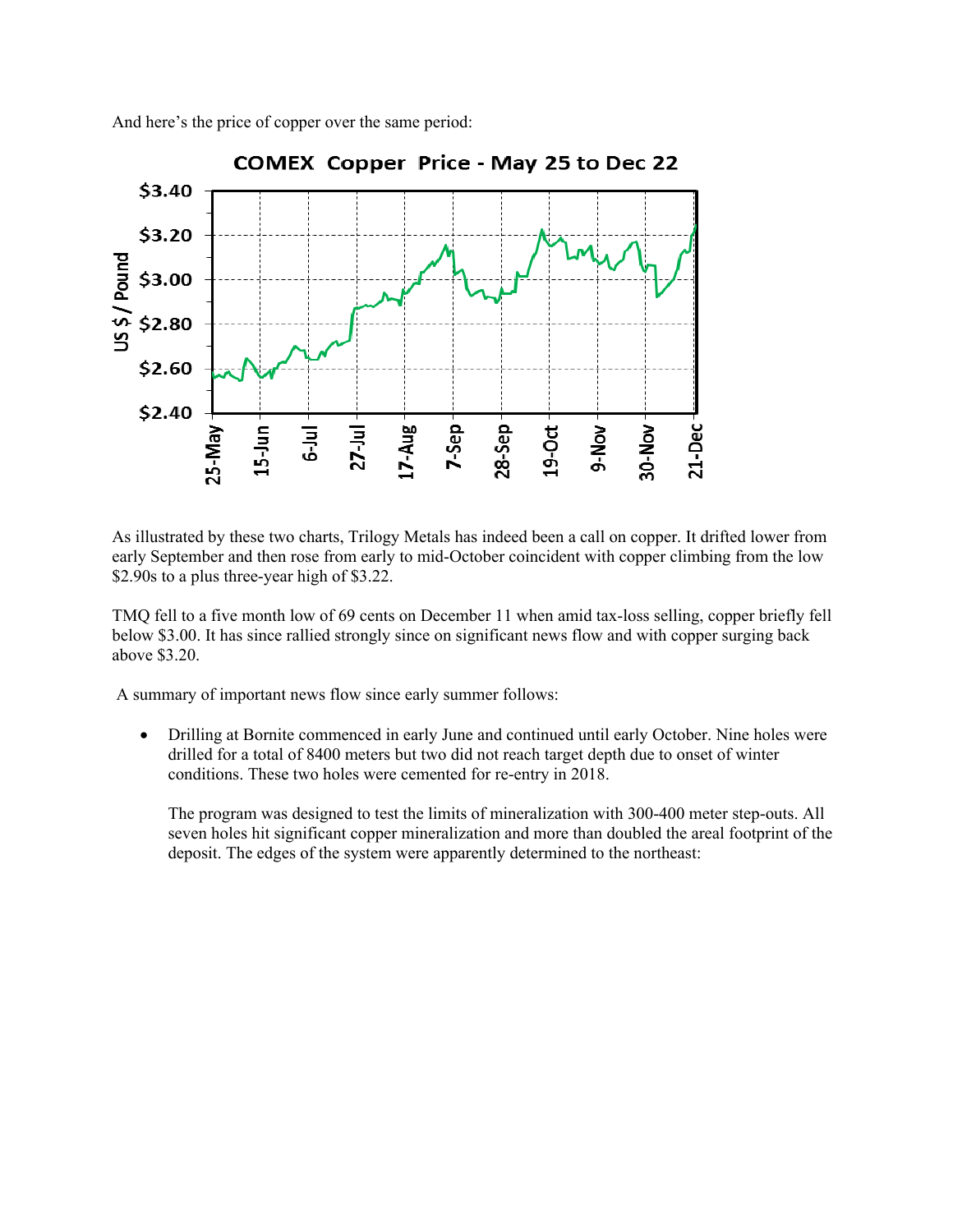

- 712 meters of large diameter core drilling was completed at Arctic to generate material for an ore study in 2018.
- An updated Arctic mineral resource estimate was tabled and will be used in the pre-feasibility study scheduled for completion in Q1 2018. Using a base case of 0.5% Cu-eq cutoff, Arctic contains indicated resources of 36.0 million tonnes grading 3.07% Cu, 4.23% Zn, 0.73% Pb,  $0.63$ g/t Au, and 47.6 g/t Ag. Inferred resources are 3.5 million tonnes of 1.71% Cu, 2.72% Zn, 0.60% Pb, 0.26 g/t Au, and 28.7g/t Ag.
- Appointment of founding NANA member Willie Hensley to the Board of Directors.

None of the above news releases moved the market for Trilogy Metals. Here's what turned the stock up sharply in mid-December:

- Partner South32 Ltd committed a second tranche of \$10 million to fund Bornite exploration in 2018, thus keeping its option to acquire 50% of the Upper Kobuk Mineral Projects intact. The monies will be used for in-fill and off-set drilling within the mineralized footprint that was defined this year.
- Early this week, South32 Ltd bought a 6% equity position in the company from a previous large shareholder and obtained a participation right in future financings to increase its holdings to a maximum of 19.9%. If South32 elects not to contribute a minimum of 20% in any financing before the 19.9% limit is reached, it will lose that participation right.

At the same time, CEO Rick Van Nieuwenhuyse increased his holdings by 1.2 million shares to hold 2.6% of the company.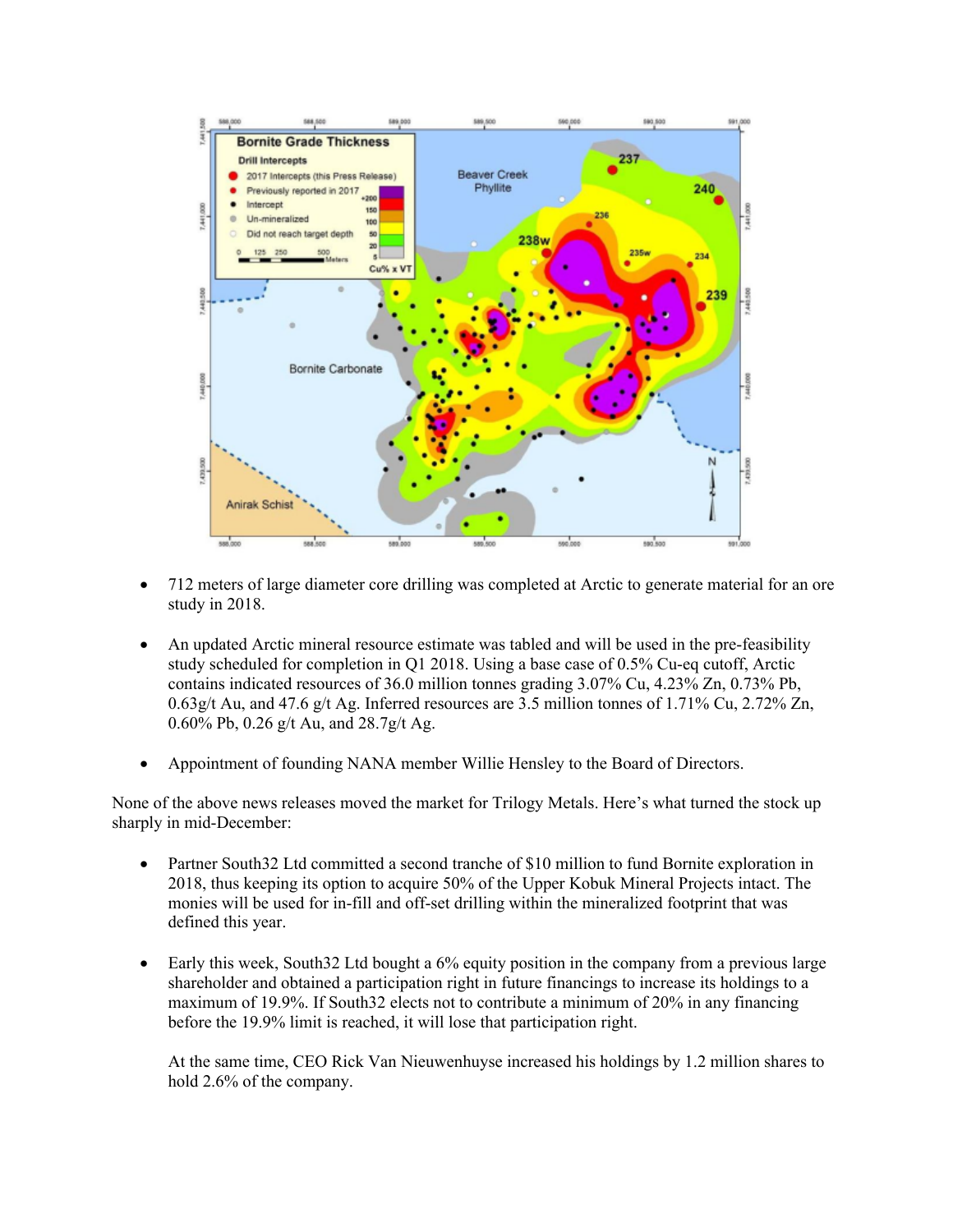The market soared on this recent press release, up 35% and touching \$1.19 on huge trading volume on Tuesday. It filled in the gains on decreasing volumes thru the remainder of the week, closing today at \$1.08.

The commitment by South32 with its new equity position is obviously fueling speculation of a friendly takeout. That said, South32 can still fund a third year of Bornite exploration at \$10 million before its total payment of \$150 million to acquire 50% of the Upper Kobuk Mineral Projects expires. Therefore, the deadline to make a joint venture decision is not imminent.

Nevertheless, this is a very encouraging development for Trilogy Metals shareholders and it seems that South32 could be positioning itself to acquire Trilogy's interest in the Ambler Mining District.

The next major catalyst on the horizon for Trilogy Metals Inc will be the much anticipated Arctic prefeasibility study in Q1 2018. I encourage you to stay tuned for this development.

Another positive step will be completion of the public scoping phase of the Ambler access road permitting process at the end of January.

Trilogy Metals' share price has been quite volatile over the past seven months and I expect that to continue. It is strongly leveraged to the price of copper and is not especially liquid most of the time.

For these reasons, it makes sense to pull some money off the table when the stock surges upward. Taking profits is never a bad move, folks. That said, I think the upside for TMQ is robust as the bull market for copper plays out and the company's two flagship projects are advanced in 2018.

The opinions expressed above are solely mine and are influenced by my shareholdings in the company and its sponsorship of my website. Do your own due diligence.

Ciao for now,

Mickey Fulp Mercenary Geologist

> **Mercenary Geologist Free Subscription** to My Musings

The **[Mercenary Geologist Michael S. "Mickey" Fulp](http://www.mercenarygeologist.com/)** is a Certified Professional [Geologist](http://www.miningcompanyreport.com/index.htm) with a B.Sc. Earth Sciences with honor from the University of Tulsa, and M.Sc. Geology from the University of New Mexico. Mickey has 35 years experience as an exploration geologist and analyst searching for economic deposits of base and precious metals, industrial minerals, uranium, coal, oil and gas, and water in North and South America, Europe, and Asia.

Mickey worked for junior explorers, major mining companies, private companies, and investors as a consulting economic geologist for over 20 years, specializing in geological mapping, property evaluation, and business development. In addition to Mickey's professional credentials and experience, he is high